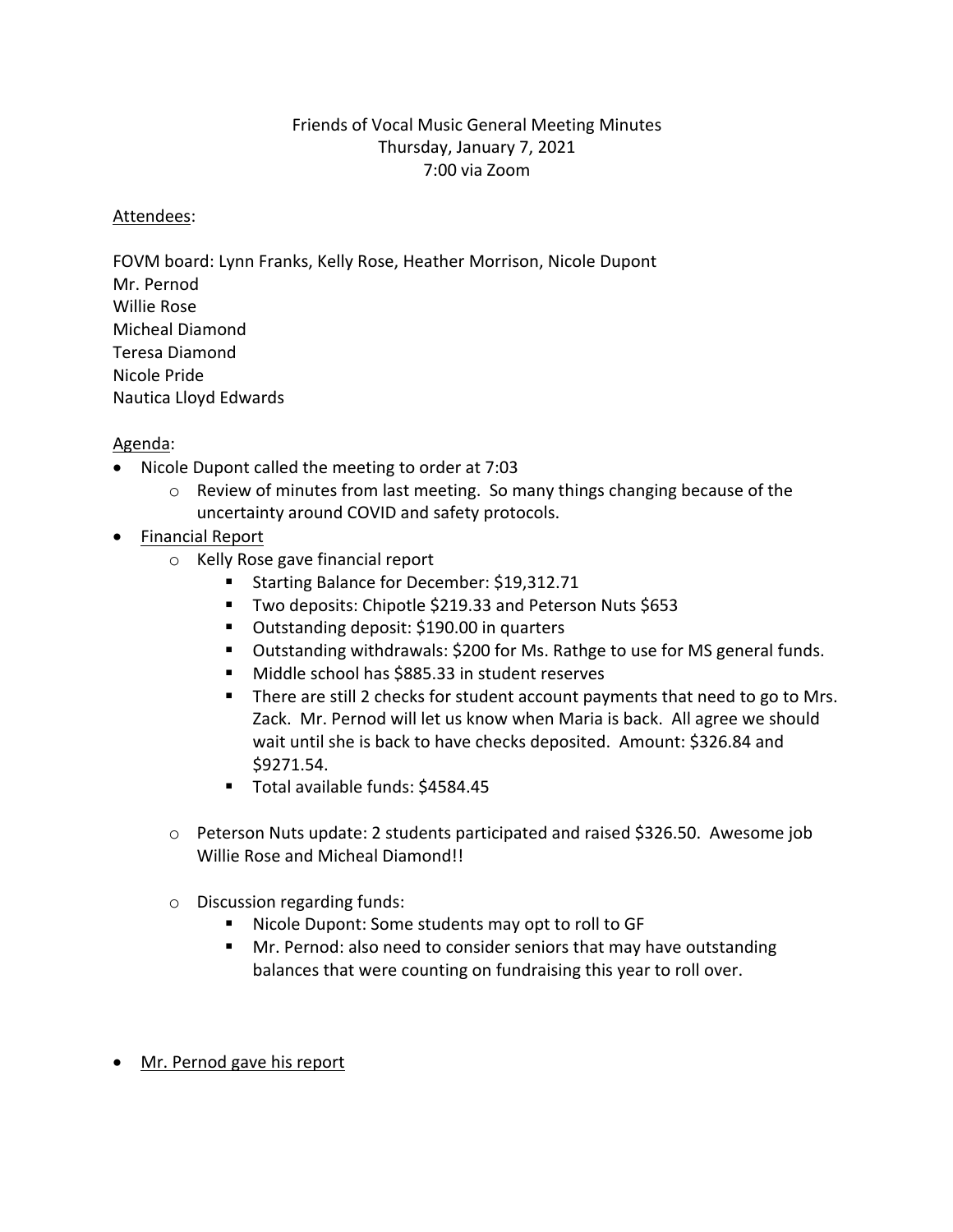- o Mr. Pernod sent out a survey and approximately 63% of students & parents responded that they would like to cancel the season. 39% said they season should continue. These responses were taken into consideration.
- $\circ$  Competition season will be canceled. The risk is too great for the payoff. All virtual shows are up in the air and live competitions are not being considered. Was a tough decision but with the health risks and possible financial risk if shows cancel, was the right choice.
- o Will be doing the same songs/show next year.
- $\circ$  Seniors will be allowed to drop the second semester of Music Express and will still be awarded  $\frac{1}{2}$  credit. They are also eligible for awards and will be welcome to attend any possible awards banquet/get together at the end of the year. Must decide by end of semester (1/23).
- o \$200 student fee waived.
- $\circ$  Lynn Franks: This weekend would have been Piqua  $\odot$  Sad for us all
- o Willie Rose: Can students do any choreo if there will be a possible performance or preview at the end of the year?
	- Pernod: it's a definite possibility. He spoke to Ms. Hager and they discussed budget. Tara would be willing to do choreo and will work with us on cost if needed.
- o Nicole Pride: will seniors be given credit for the class?
	- **Pernod: Yes. They will be given**  $\frac{1}{2}$  **credit**
- $\circ$  Nicole Pride: Will the seniors be put in another class if they have enough credits to graduate?
	- Pernod: No. The point of allowing them to drop is to free them up for other things.
	- §
- Senior Blankets/Awards:
	- $\circ$  We agree senior blankets will still be handed out to those who fill out the form. \$25/blanket
	- o Music Express Seniors are still eligible for awards/participation in any celebration at end of year
	- o Kelly Rose: Maybe do tour shirts this year?
		- Possible themes for a "no tour" tour shirt?
- To Do: